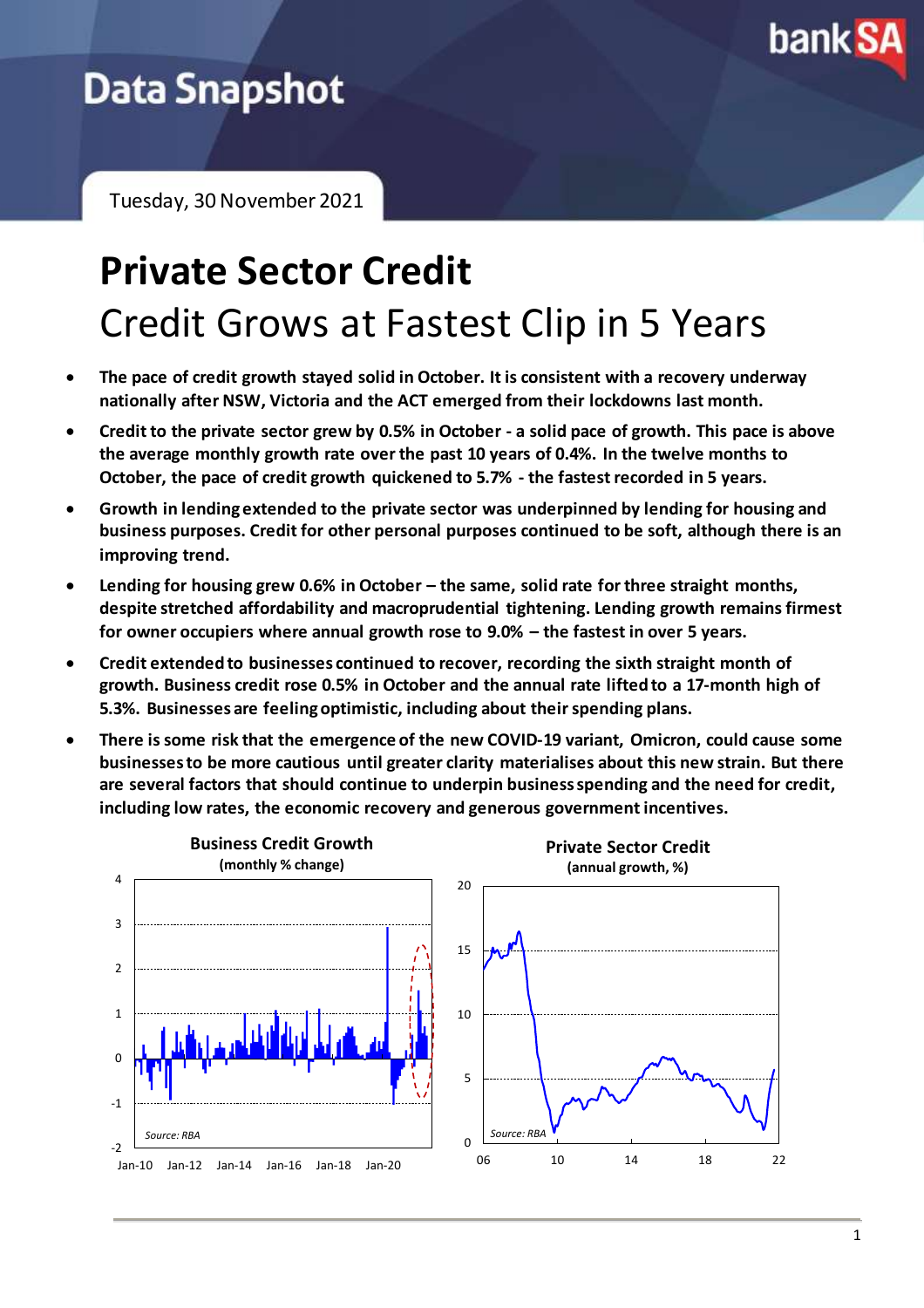## **Total Credit**

The pace of credit growth remained solid in October and consistent with a recovery underway in the national economy after NSW, Victoria and the ACT emerged from their lockdowns last month.

Credit to the private sector grew by 0.5% in the month of October, which is a solid pace and above the monthly average growth rate over the past 10 years of 0.4%. In the twelve months to October, the pace of credit growth quickened to 5.7% - the highest rate in over 5years.

Growth in lending extended to the private sector was underpinned by lending extended for housing and business purposes. Credit for other reasons, such as personal loans and credit cards, continued to be soft, although not as weak as in recent times.

### **Housing**

Lending for housing grew 0.6% in October. It is the same, solid growth rate recorded for three straight months, despite higher fixed home loan rates across lenders (on average), stretched affordability and macroprudential tightening.

Again, lending extended for housing was firmest for owner occupiers. Lending to owner occupiers grew 0.7% in October – a solid rate, although down from the 0.9% monthly rate recorded over May to July. In the year to October – lending to owner occupiers expanded at 9.0% - the fastest pace in over 5 years (since August 2016).

Investor lending grew by 0.3% in October. The annual rate lifted from 2.4% in September to 2.6% in October – the fastest annual rate in over 3½ years. This is a vast turnaround from the contraction of 0.6% over the 12 months to July 2020, which marks the low point in this recent cycle.

Forward-looking indicators of dwelling prices, such as auction clearance rates, suggest there is a further slowing likely in the pace of growth. The monthly pace of dwelling prices has eased since peaking in March. The softening in the pace suggests the rate of growth in housing lending could also soften over next year.



### **Business**

Credit extended to businesses in the private sector continues to recover. Business credit rose 0.5% in October – the sixth straight month of growth. In fact, business credit has expanded in 10 of the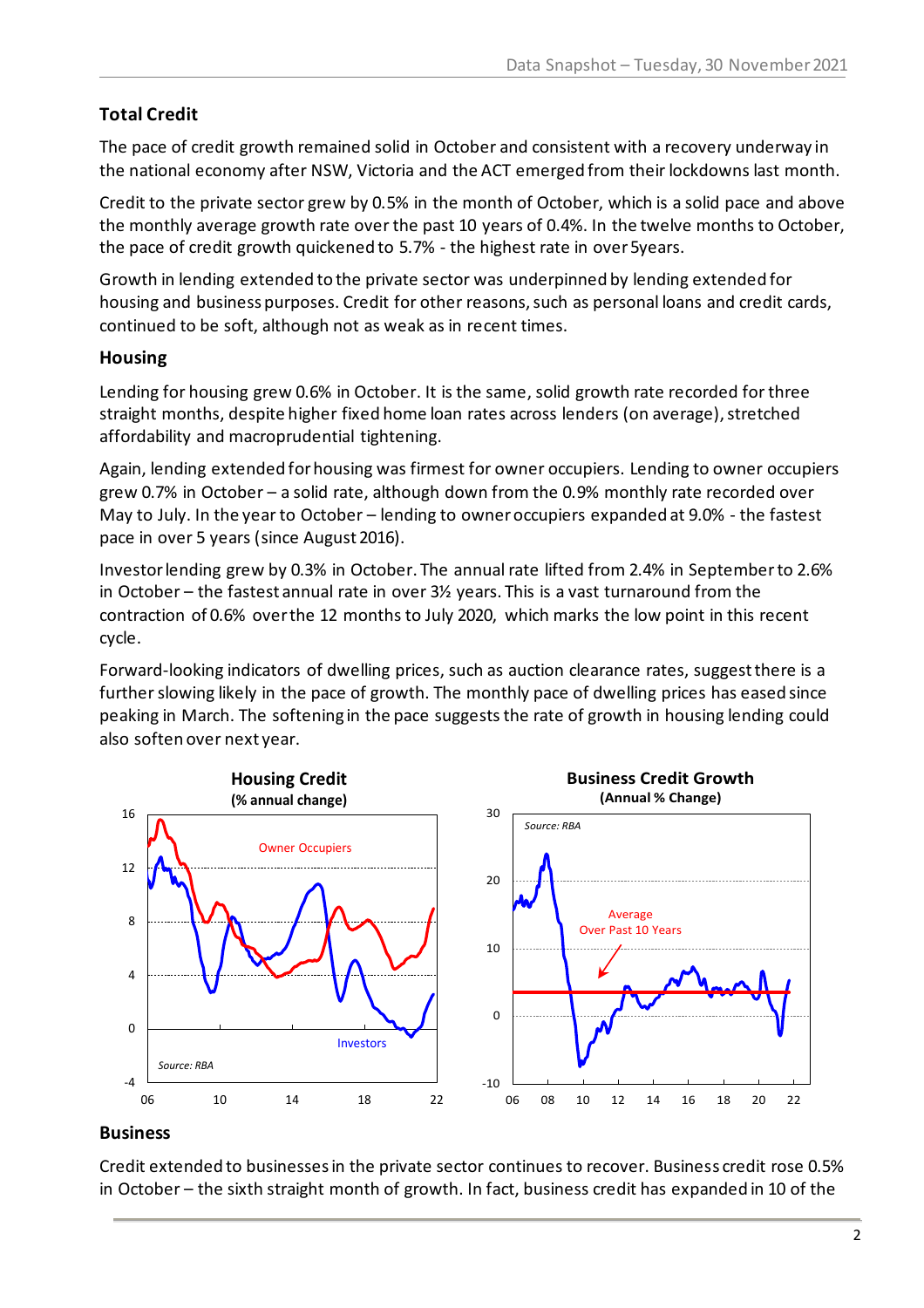past 12 months also. Over June to October, monthly growth in business credit has been between 0.5% and 1.6%, which is a very solid range of monthly expansion.

Early on in this five-month period, business credit growth would have been underpinned by businesses in NSW and Victoria trying to boost their cashflow buffers during lockdown. However, business optimism emerged before the end of the lockdowns and customer liaison suggests that businesses are feeling more optimistic, including about their expansion plans. Indeed, last month an internal survey of 1,000 of our small to medium-sized business leaders revealed 72% anticipated a rise in sales over the next 12 months.

There is some risk that the emergence of the COVID-19 variant, Omicron, might cause some businesses to be more cautious until greater clarity materialises about the effectiveness of current vaccines against this new strain. However, more information is required. Encouragingly, some of the major vaccine producers overnight said that they are confident they can adjust their vaccines to protect against the new strain. These vaccine producers said the time to do this could be as short as 100 days.

There are several factors that continue to underpin business spending and the need for credit from businesses. These include low interest rates. Whilst swap rates have risen from their trough last year, they remain historically low. The recovery underway in the economy is another fundamental factor spurring business credit. We anticipate solid growth next year in economic activity, as does the Reserve Bank.

Generous government incentives – the loss carry-back and instant asset write-off schemes – also are available. These incentives will particularly benefit spending on machinery and equipment.

The challenges for businesses remain raw material shortages and price increases, in addition to labour shortages.

In terms of annual growth, credit extended to businesses lifted by 5.3% - the highest annual growth since May of 2020. The 10-year average sits at 3.5%, but the 20-year average is much higher at 5.7%.

### **Other personal**

Other personal credit, which includes personal loans and credit cards, was flat in October, after four consecutive monthly falls. In annual terms, this segment declined 4.6%, which is an improvement from the fall of 5.3% in September and the fall of 12.9% at its trough last year.

> **Besa Deda, Chief Economist** Ph: (02) 8254 3251